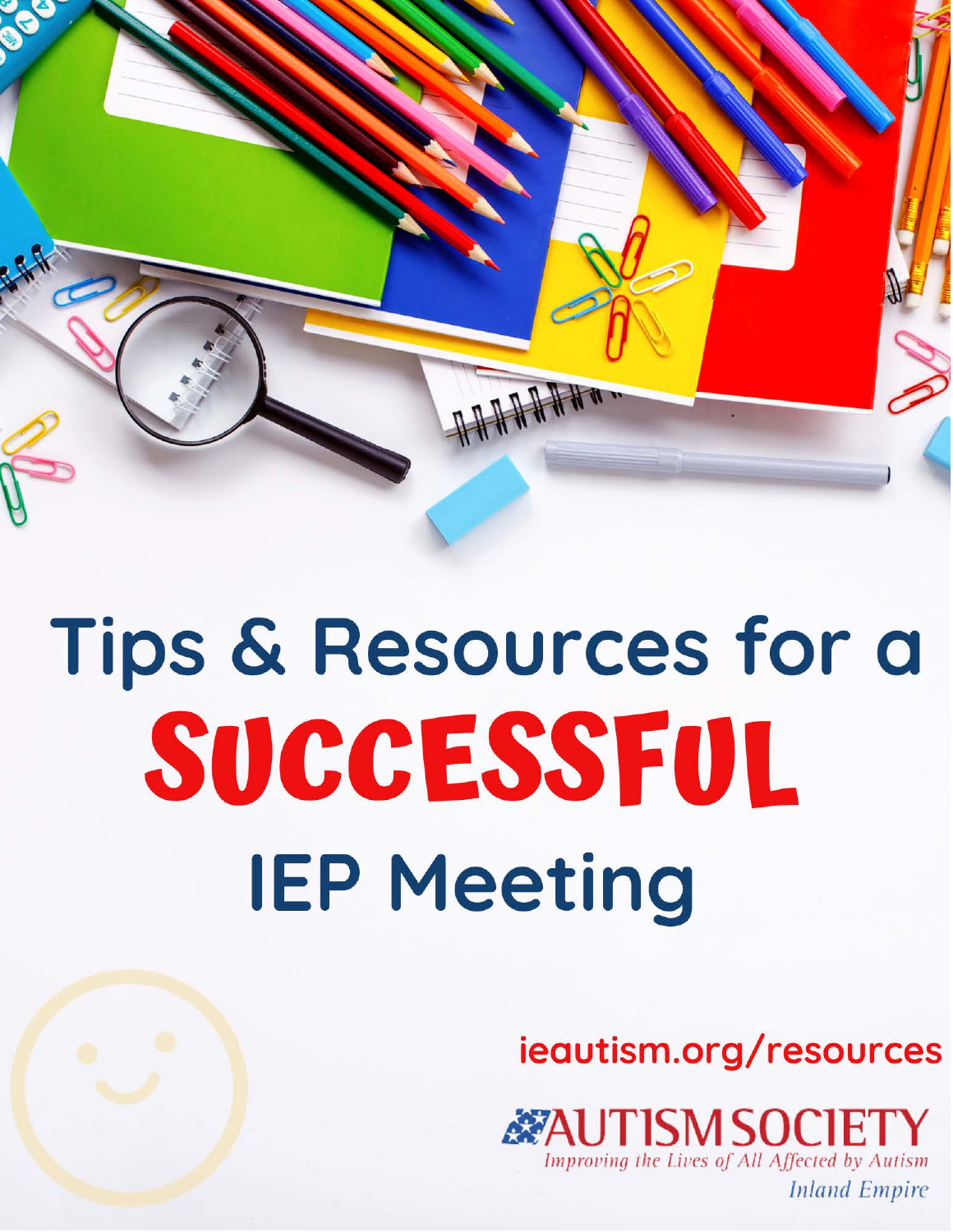The Special Education system is often a stressful and confusing maze of laws, acronyms, and rights. How do you ensure that your child has the supports and services they need to be successful in their educational endeavors? Knowledge and understanding of the rights guaranteed under the Federal IDEA (Individuals with Disabilities Education Act) is key and the best weapon you can have in your advocacy tool kit.

One of the best resources is from **Disability Rights California**, a federally mandated, non-profit organization established to protect and advocate for the human, civil and service rights of Californians with developmental disabilities. Staffed by attorneys and advocates, they have the most comprehensive collection information related to California Special Education, including an online version of "Special Education Rights and Responsibilities". Publications available in Chinese, Korean, Vietnamese, Spanish and many other languages. [https://www.disabilityrightsca.org/publications/serr-special](https://www.disabilityrightsca.org/publications/serr-special-education-rights-and-responsibilities)[education-rights-and-responsibilities](https://www.disabilityrightsca.org/publications/serr-special-education-rights-and-responsibilities)

#### Table of Contents

This list is not intended to be all inclusive and the Autism Society Inland Empire does not endorse any individual product, or give legal advise. All information provided or published by the Autism Society Inland Empire is for information purposes only. References to any treatment or therapy option, program, service or treatment provider are not an endorsement by the Autism Society. Referrals provided are suggestions to organizations that might help, but do not constitute a recommendation. The Autism Society Inland Empire cannot be held responsible for consequences that arise from individual dealings with a professional or organization. The inclusion of any organization does not imply endorsement, and omission does not imply disapproval. The Autism Society Inland Empire may add or remove organizations from this list at its discretion.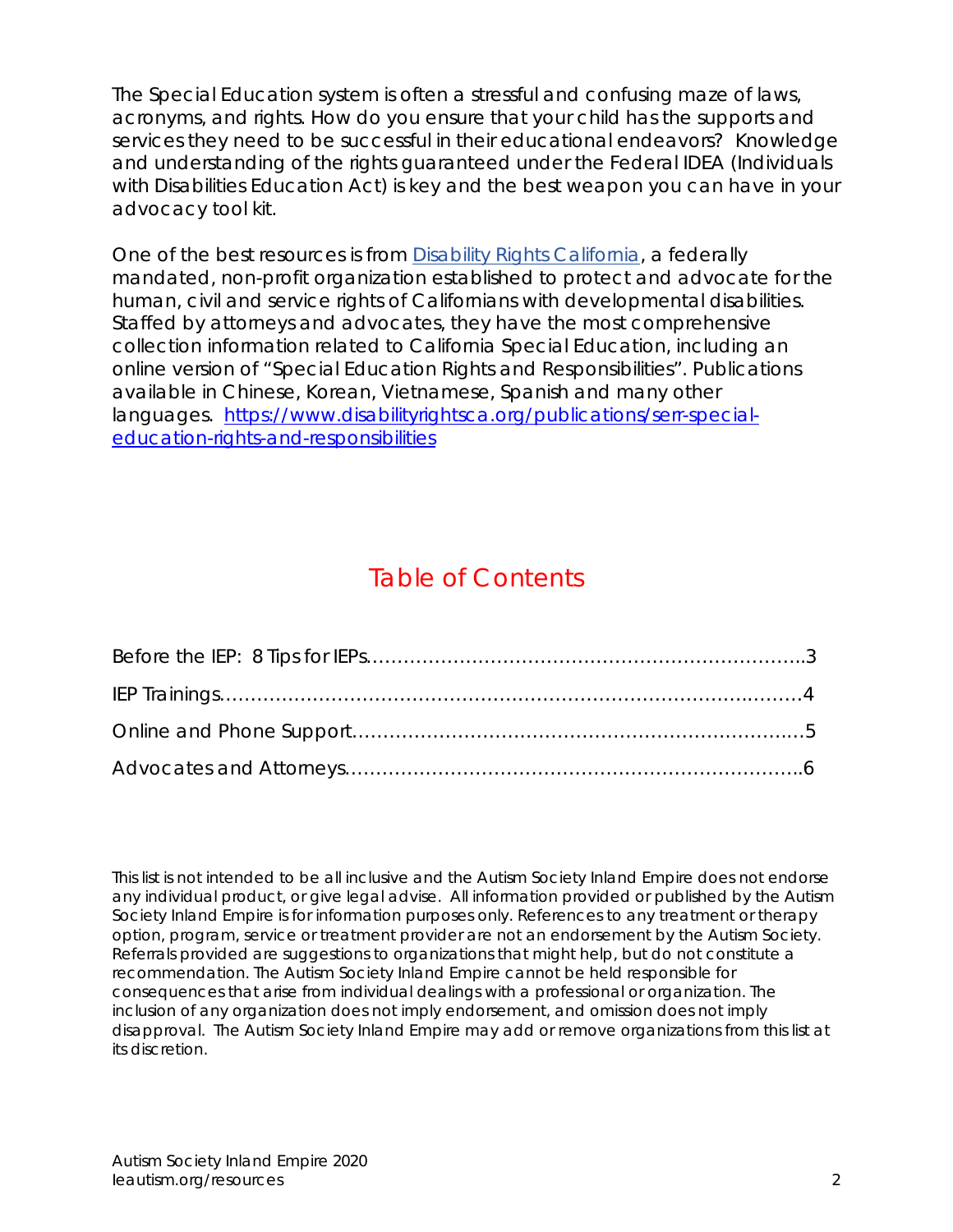# 8 Tips to Prepare for a<br>Successful IEP Meeting

IEP meetings can be exhausting! Preparing will help you feel less anxious and more focused on how to meet the needs of your child. IEP meetings are supposed to be a team effort in building a plan that will ensure your child's success. These are tips from parents who have been there.

#### 1. Be organized!

Invest in a 3-hole punch and a 3-ring binder. It helps if you have one binder where you keep all your child's IEPs, assessments, and any other important paperwork.



#### 2. Write a list of issues

Start a list a few weeks before the meeting a write things as they come up. Having a list helps you endure you address them at the meeting.

#### 3. Ask for evaluations/assessments at least 3 days to the meeting.

The information you read in these reports may bring up emotion. It can trigger feelings of sadness to realize your child is behind his grade level or anger if you find your child did not make a lot of progress on goals. This gives you time to process, understand the information and take notes on questions or issues that arise. Make sure the assessments are showing the areas of need you know your child has.

#### 4. "What are your hopes are for your child?"

Know how you are going to answer the "What are your hopes are for your child?" Tell them! Whether you want your child to go to college, find a job, be safe in the community, enjoy family and friends. This helps the school understand what kind of future you envision for your child.



#### 5. Make sure all necessary people will be there.

Review the written notice of the IEP meeting will include a list of attendees. Do you need the Occupational Therapist there? The Speech therapist?



Notify the school if you intend to bring someone from outside the school. The person you bring with you doesn't have to be an expert. It can be someone who knows your child needs, or someone just to take notes while you listen.

#### 6. Make sure you have enough time for the IEP.

The school must take steps to ensure one or both of the parents of a child with a disability are present at each IEP Team meeting or are afforded the opportunity to participate. You can ask to reschedule to allow more time, or make it clear you will need to have second meeting.



# 7. Decide if you want your child to<br>participate in the IEP meeting.



We all want children to grow up to be able to advocate for themselves in whatever way they can. For some students it is not appropriate for them to attend. Others may want to write a letter or do a power point presentation about things that are important, and they want the team to know. Some children may attend for the first few minutes to understand there is a group of people who are trying to help make their year successful while other students may run the entire meeting.

#### 8. Remember, you do not have to sign the IEP document that you agree/do not agree at the IEP meeting.

You absolutely can sign that you participated in the IEP meeting, however, you have the right not to sign it for agreement or disagreement at the IEP meeting. You can take the IEP home to review it to make sure you understand everything and did not forget anything. You can tell the IEP team at the beginning of the meeting (or end) "We want to take the IEP home and we will look it over and return it, signed, in two or three days." If you do not sign, any new services you talked about at the IEP meeting cannot start and your child's previous IEP (if you have one already in effect) must stay in effect until replaced by a fully completed and signed new IEP.

#### ieautism.org/info@ieautism.org/951-220-6922

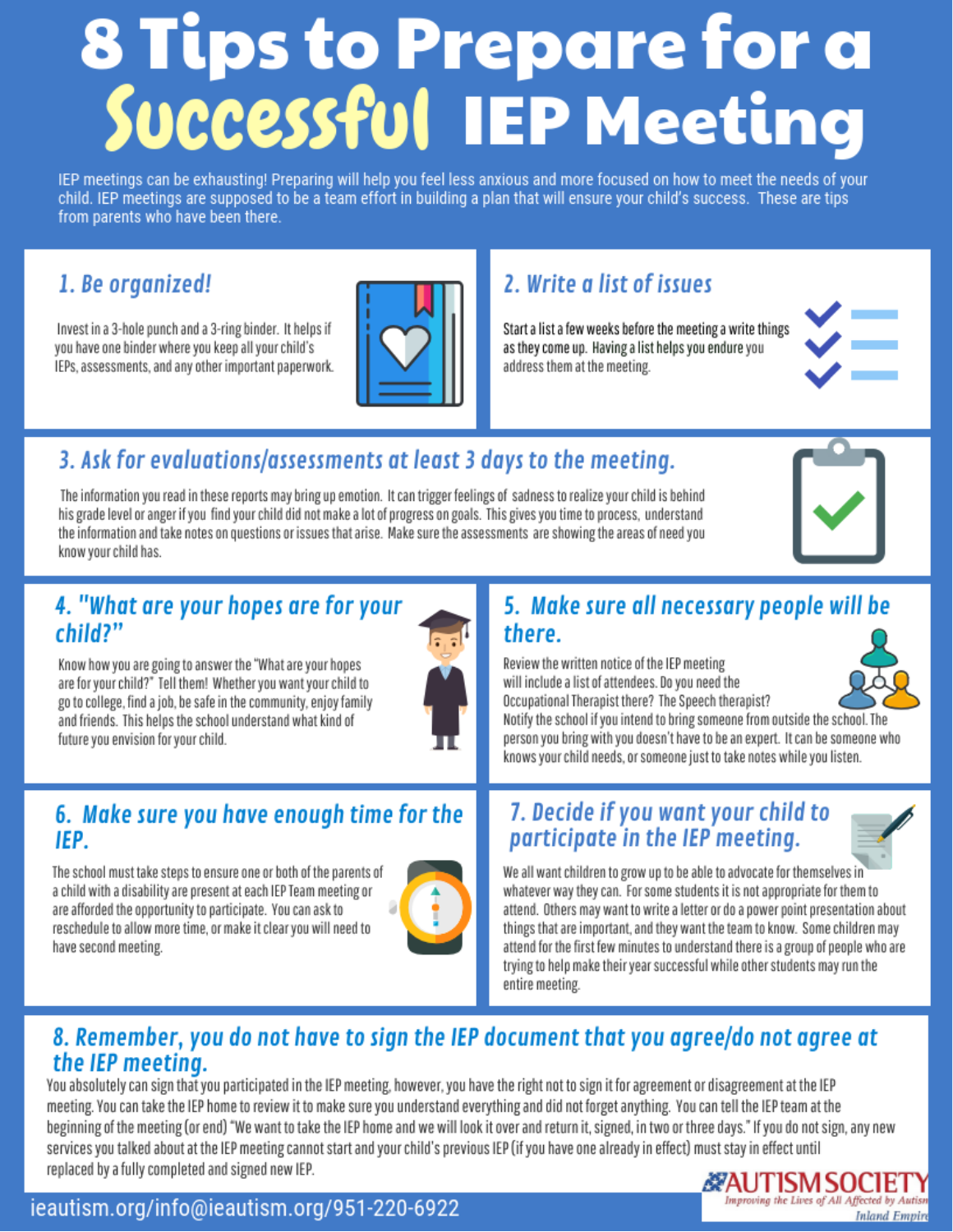# **IEP Online Trainings**

#### **Advocates for Angels**

(909) 841-2600

#### [http://advocatesforangels.com](http://advocatesforangels.com/)

Fee. Advocates for Angels provide experienced advocates/consultants to work with families to ensure their child receives an appropriate education to meet their unique needs in the least restrictive environment. Will attend IEP, 504 and SST meetings, conflict resolution and mediation, participate in team meetings and case conferences, conduct classroom and DIS observations, and work with families navigating compliance procedures. Advocates for Angels focuses on ensuring that children with IEP's receive an inclusive education with emphasis on a transition plan that will prepare them for an independent future.

#### **Wrightslaw**

#### [www.wrightslaw.com](http://www.wrightslaw.com/)

Online information about special education law, education law, and advocacy for children with disabilities. A consultation with Pete Wright, Esquire available for a fee.

# **In Person Trainings for IEPs**

#### **Exceptional Parents Unlimited (EPU)**

#### <https://www.epuchildren.org/>

#### 844-445-0305

Free service for San Bernardino County residents only (TASK does Riverside County). Provides free services in English and Spanish. Provides free workshops (such as IEP, 504, Transition); telephone advocacy, and in person IEP clinics. Does not attend IEPs with parents. Can help on special ed and Regional Center issues.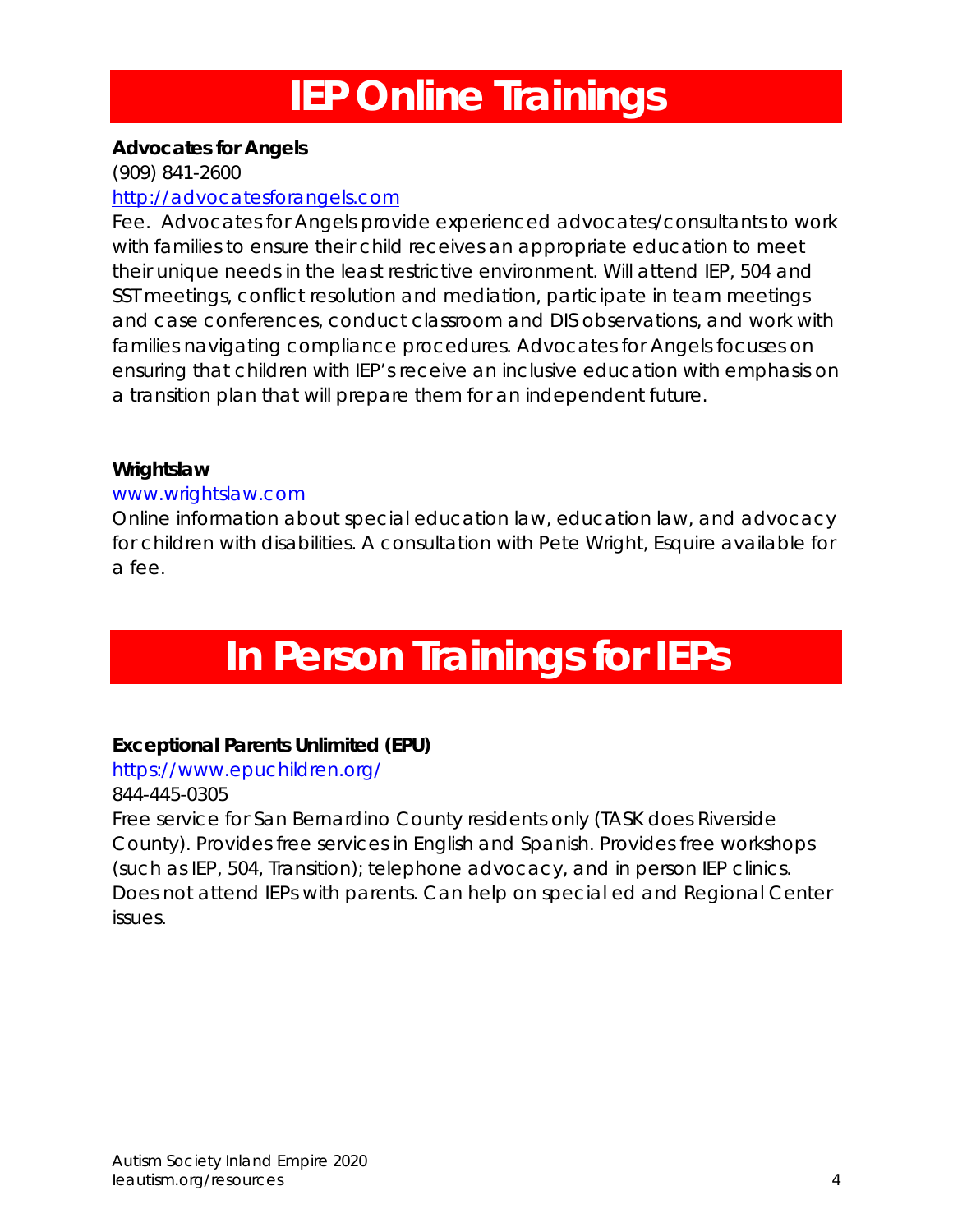## **Online and Phone Support**

#### **Short question about something specific? Online and phone support.**

#### **California Department of Education**

1 (800) 926-0648

#### [www.cde.ca.gov/sp/se/fp/](http://www.cde.ca.gov/sp/se/fp/)

Free. Provides technical assistance information and resources for parents, school districts, advocates, agencies and others of procedural safeguards regarding students between ages 3 and 21 with disabilities and their educational rights. Online publications available.

#### **Disability Rights California**

[https://www.disabilityrightsca.org/pu](https://www.disabilityrightsca.org/publications/serr-special-education-rights-and-responsibilities) [blications/serr-special-education](https://www.disabilityrightsca.org/publications/serr-special-education-rights-and-responsibilities)[rights-and-responsibilities](https://www.disabilityrightsca.org/publications/serr-special-education-rights-and-responsibilities) Free. A federally mandated, nonprofit organization established to protect and advocate for the human, civil and service rights of Californians with developmental disabilities. Staffed by attorneys and advocates, they have the most comprehensive collection information related to California Special Education, including an online version of "Special Education Rights and Responsibilities". Publications available in Chinese, Korean, Vietnamese, Spanish and many other languages.

#### **Exceptional Parents Unlimited (EPU)**

#### <https://www.epuchildren.org/> 844-445-0305

Free service for San Bernardino County residents only (TASK does Riverside County). Provides free services in English and Spanish. Provides free workshops (such as IEP, 504, Transition); telephone

advocacy, and in person IEP clinics. Does not attend IEPs with parents. Can help on special ed and Regional Center issues.

#### **State Council on Developmental Services (SCDD)**

685 East Hospitality Lane, Suite 125, San Bernardino (909) 890-1439

#### [www.scdd.ca.gov](http://www.scdd.ca.gov/)

Free services to individuals with developmental disabilities; advocates for coordinated, comprehensive community services, individualized supports, and other forms of assistance and works to ensure full access to these services.

#### **Team of Advocates for Special Kids (TASK)**

#### [www.taskca.org](http://www.taskca.org/)

(951) 328-1200 Inland Empire Conducts numerous Spanish/English Workshops FREE for Riverside County. IEP consultations.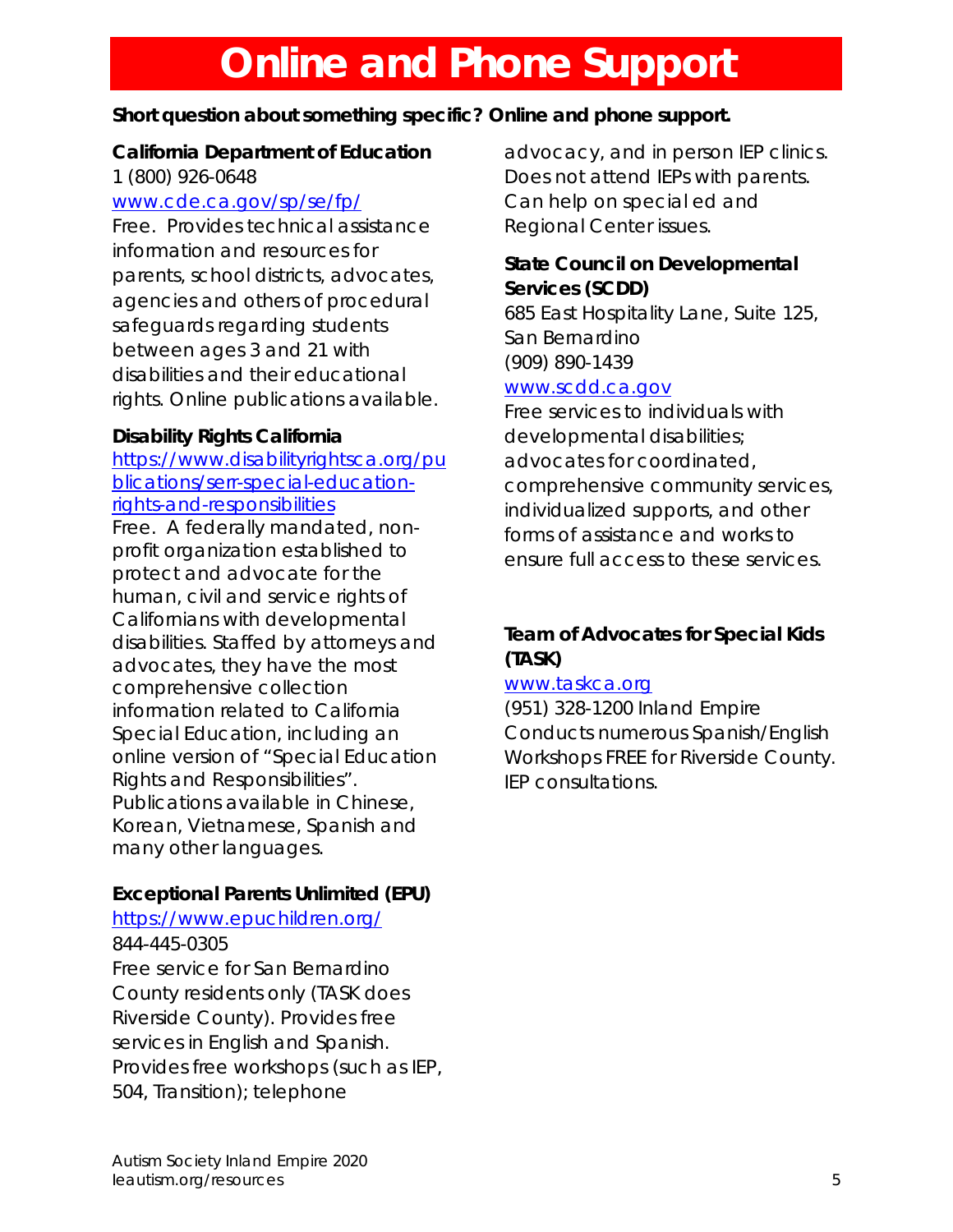### **Advocates and Attorneys**

Need someone to attend your IEP with you or have more than a simple question? Advocates versus attorneys Currently, there is no license or certification to be a special education advocate. However, some organizations like the Council of Parent Attorneys and Advocates (COPAA) have training programs. An attorney must have a license to practice law in California.

#### **Adams Esq**

#### 3895 Brockton Avenue, Riverside [www.adamsesq.com](http://www.adamsesq.com/)

Attorney Jean Murrell Adams opened the law firm of Adams Esq, a Professional Corporation, to provide high quality legal service at no cost to qualifying parents of children with special needs. Her own experience fighting for the rights of her exceptional child prompted her to dedicate her career to helping other parents. Adams Esq focuses exclusively on special education law. With locations in Los Angeles, Oakland, Riverside and Sacramento, these attorneys are committed to helping children with disabilities obtain a free and appropriate education throughout California and Nevada.

#### **American Advocacy Group**

2082 Business Center Dr Ste 235, Irvine 844-255-4477

#### <http://www.americanadvocacygroup.com/>

Affordable advocacy services that benefit individuals diagnosed with developmental and physical disabilities and their families. Provides advocacy services in the areas of: In-Home Supportive Services (IHSS), IHSS Appeals, Conservatorship, Educational Advocacy, and Due Process Representation.

#### **Amster Law Firm**

1976 S. La Cienega Blvd. #353, Los Angeles (213) 444-6028

#### [www.amsterlawfirm.com](http://www.amsterlawfirm.com/)

Represents individuals with special needs in special education and community services matters, including regional center and In-Home Supportive Services. Amster Law Firm is committed to a person-centered approach. Age, race, gender, income, educational level, and/or level of English proficiency should not determine which services an individual with special needs receives.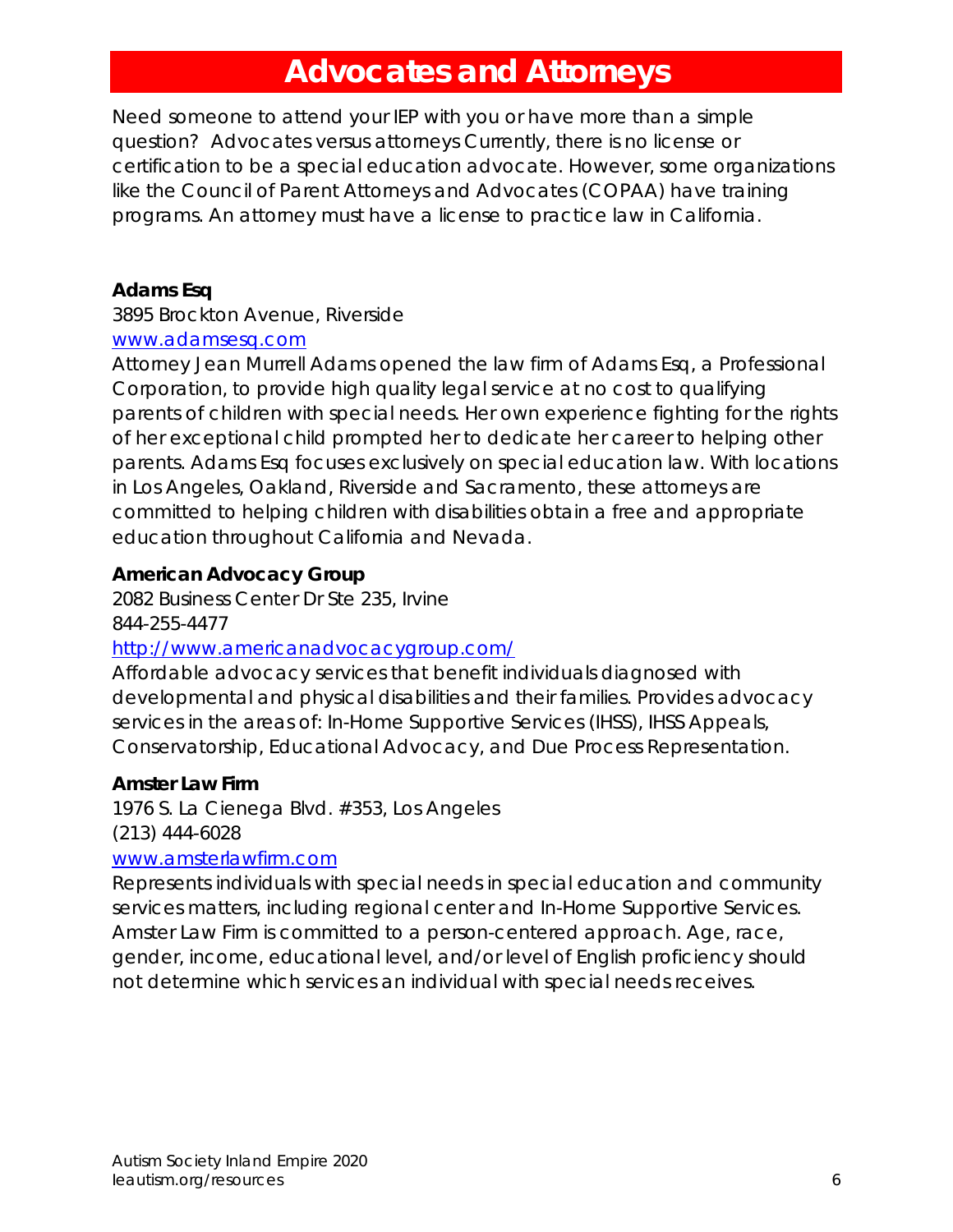#### **AOTS Group (advocates)**

41593 Winchester Rd. Suite 200, Temecula (951) 251-4437 29015 Garland Ln, Menifee (951) 667-3477

#### [www.aotsgroup.com](http://www.aotsgroup.com/)

AOTS can help you understand, develop and review these plans to ensure your child has an opportunity to receive a free appropriate public education and has the supports they need to be successful in school. AOTS can help you identify local providers to evaluate your child; can attend IEP meetings and more. Services all of Riverside and San Diego County, parts of Los Angeles and Orange County.

#### **Brian Allen (advocate)**

(661)878-8538 (661) 942-8186 or (661) 264-7351 advocate\_dude@yahoo.com Educational Advocate with over 18 years of experience.

#### **Community Access Center (advocates)**

6848 Magnolia Avenue, Suite 150, Riverside (951) 274-0358 74-390 Hwy 111, Palm Desert, (760) 568-9301 550 E. 6th Street, Beaumont (951) 769-8539 [www.ilcac.org](http://www.ilcac.org/) Free service for Riverside County residents. Can attend IEPs or IPPs for Regional

Center.

#### **California Special Needs Law Group – Richard L. Isaacs (Attorney)**

1901 Newport Blvd. Suite 350, Costa Mesa (888) 900-0744

#### [www.csnlg.com](http://www.csnlg.com/)

Provides legal services at an affordable cost. Fills the void for families who can't afford a typical attorney but who also do not qualify for legal aid services.

#### **Disability Rights California (Attorney)**

1 (800) 776-5746

#### [www.disabilityrightsca.org](http://www.disabilityrightsca.org/)

Free service, but may not take your case. Federally mandated, non-profit organization established to protect and advocate for the human, civil and service rights of Californians with developmental disabilities. Visit site for the online version of "Special Education Rights and Responsibilities".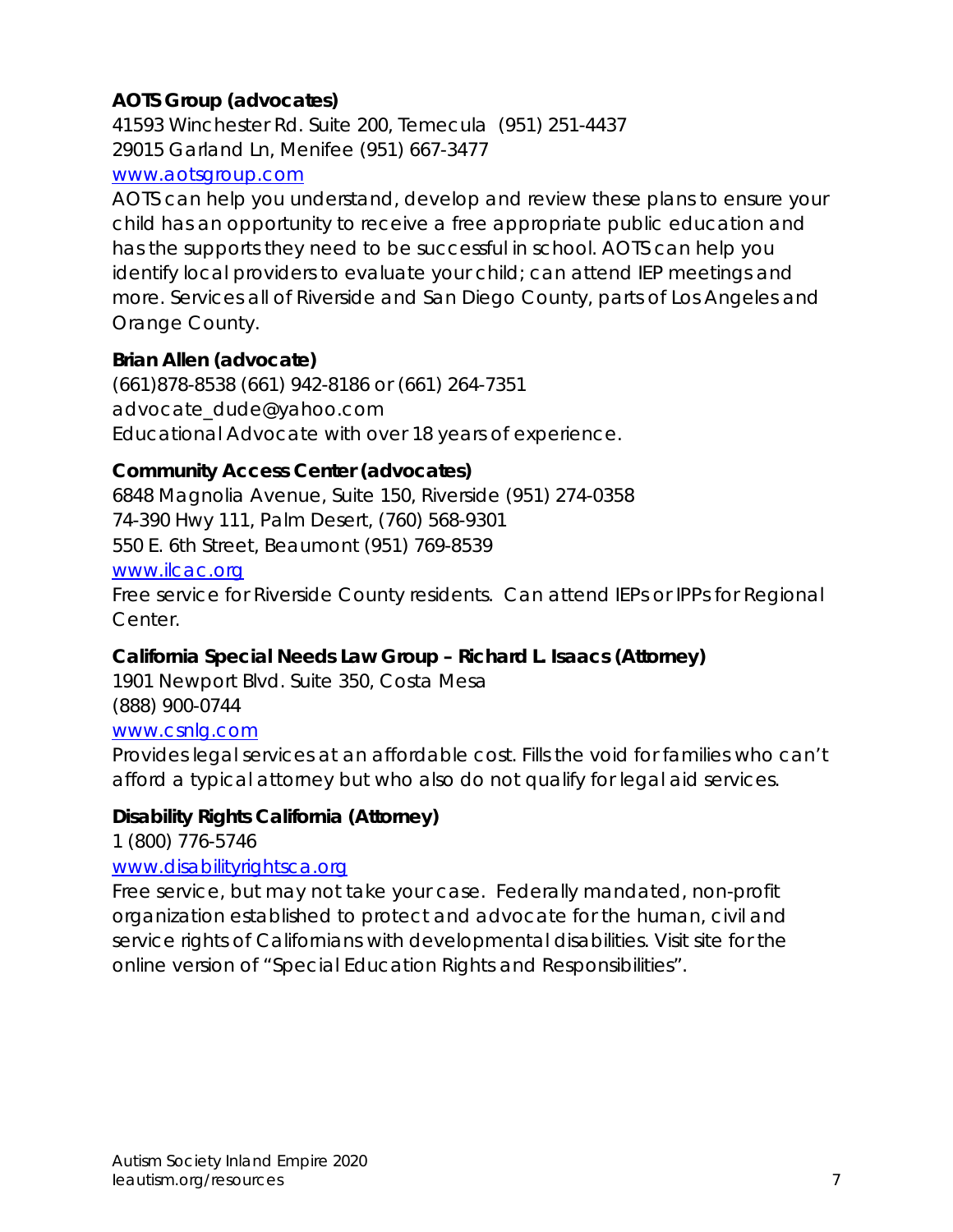#### **Disability Rights Legal Center, at College of Law, University of LaVerne**

320 East D Street, Ontario

1-866-999-3752

#### [www.disabilityrightslegalcenter.org](http://www.disabilityrightslegalcenter.org/)

Free and low-cost education advocacy program. Services provided in English, Spanish, ASL and other languages. The Education Advocacy Program represents families of students with disabilities in special education proceedings, including Individual Education Plans (IEP's) meeting, mediation due process hearings, and government complaints.

#### **Economou Law Group (Attorney)**

536 E. Rowland St., Suite B, Covina, CA 91723 (626) 765-9607

#### [http://economoulawgroup.com](http://economoulawgroup.com/)

Economou Law Group is dedicated to providing high attention representation to its clients. Free consultations are offered for all matters handled, including both educational matters and estate planning matters. Have extensive experience through cases with all school districts in the Orange County, Los Angeles, Antelope Valley, Riverside and San Bernardino areas.

#### **H & H Advocacy and Consulting, LLC (advocates)**

2900 Adams St. C180 Riverside, CA 92504 (951) 977-9530

#### <http://hhadvocacyandconsulting.org/>

The goal of our organization is to provide each consumer with individualized support and information. Whether it be regarding the Social Security Administration, School Districts, or preparing to enter or re-enter the workforce, we strive to provide specific and individualized services to enhance their personal situation.

#### **Hope Consulting and Advocacy (advocate)**

Linda Higgins 13657 Norton Ave Chino, CA 91710 909-525-0763

<https://www.facebook.com/HopeConsultingandAdvocacy/?ref=bookmarks> Specializing in Advocacy for Special Education or we can work together on a consultant basis. We also provide Advocacy for IHSS services.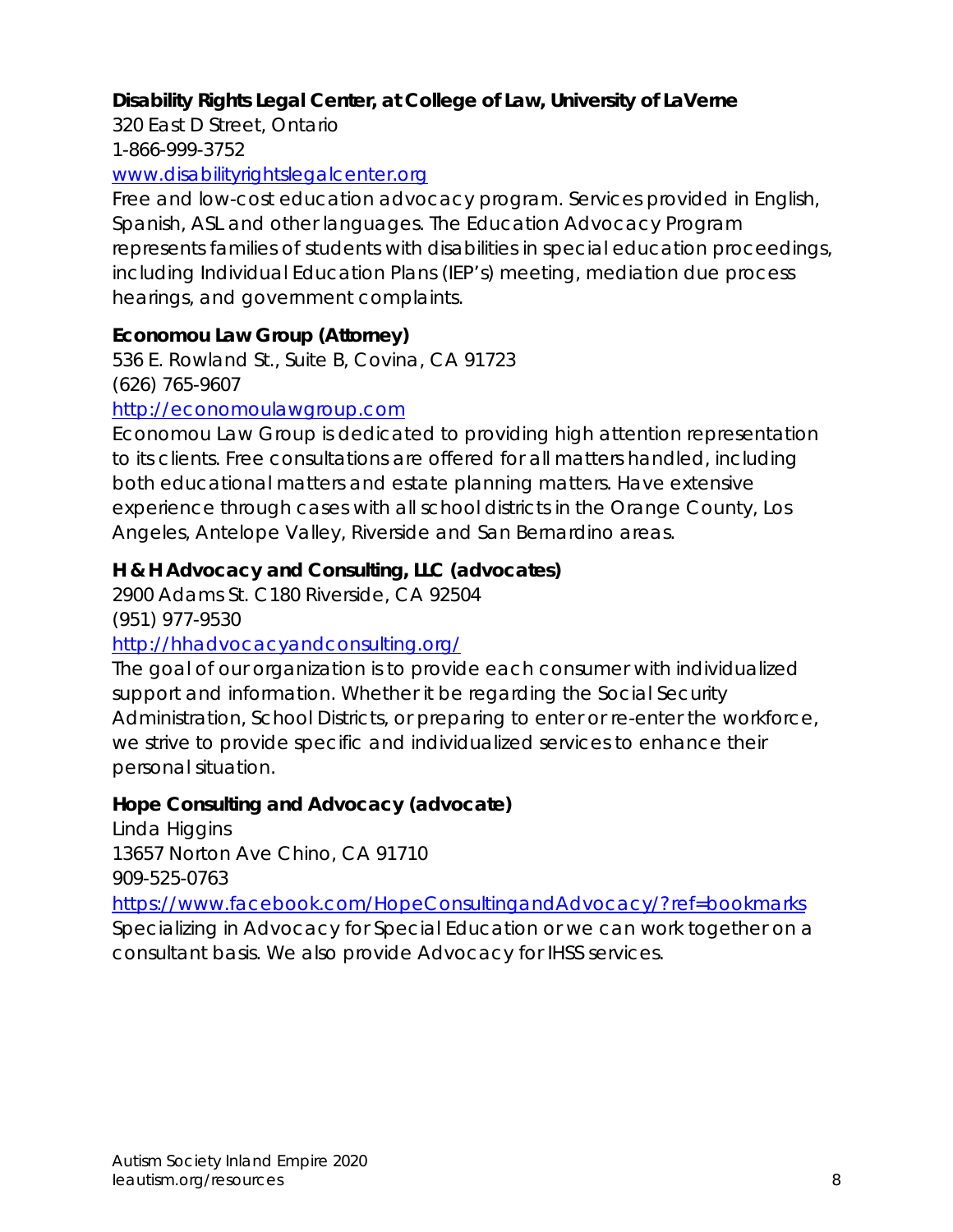#### **Inland Counties Legal Services Inc.**

(888) 245-4257

Offices in Blythe, Indio, Rancho Cucamonga, Riverside, San Bernardino, Victorville

#### [www.inlandlegal.org](http://www.inlandlegal.org/)

ICLS is committed to securing justice and equality for low-income persons who otherwise would not have access to the judicial system. Offers high quality legal assistance through advocacy and community legal education. ICLS is a nonprofit 501c(3) corporation serving Riverside and San Bernardino Counties and receives federal, state, and local county funding.

#### **Janice S. Cleveland, Esquire**

5041 La Mart Drive, Suite 230, Riverside (951) 680-9195 Specializing in advocating for children in or needing special education, including due process hearing, federal court proceedings & retaliation suits.

#### **Jeffrey A. Gottlieb, Esquire**

[www.specialeducationattorneyatlaw.com](http://www.specialeducationattorneyatlaw.com/)

(562) 699-2412 (LA) (949) 419-6196 (OC) (951) 240-5610 (IE)

Offers special education services, adoption services for special needs children, Limited Conservatorship of Special Needs Adult, family law and vendor resources.

#### **Law Offices of Liu & Naime**

8291 Utica Ave., Suite 100A, Rancho Cucamonga, CA 91730 (909) 941-4114

#### [http://socalfamlaw.com](http://socalfamlaw.com/)

Full-service law firm practicing in the areas of Dependency Law, Family Law Personal Injury Law and Special Education Law. Offers free consultations and have extensive experience in the area of special education law

#### **Law Offices of Vivian McPayah-Obiamalu, Esq.,**

14726 Ramona Avenue, 4th Floor Chino, CA 91710 (844) 433-1242 [http://www.vmcpolaw.com](http://www.vmcpolaw.com/legal-services-special-education)

Practices in a number of areas including Special Education Law. Services include IEPs, Mediation, Due Process, harassment and discrimination.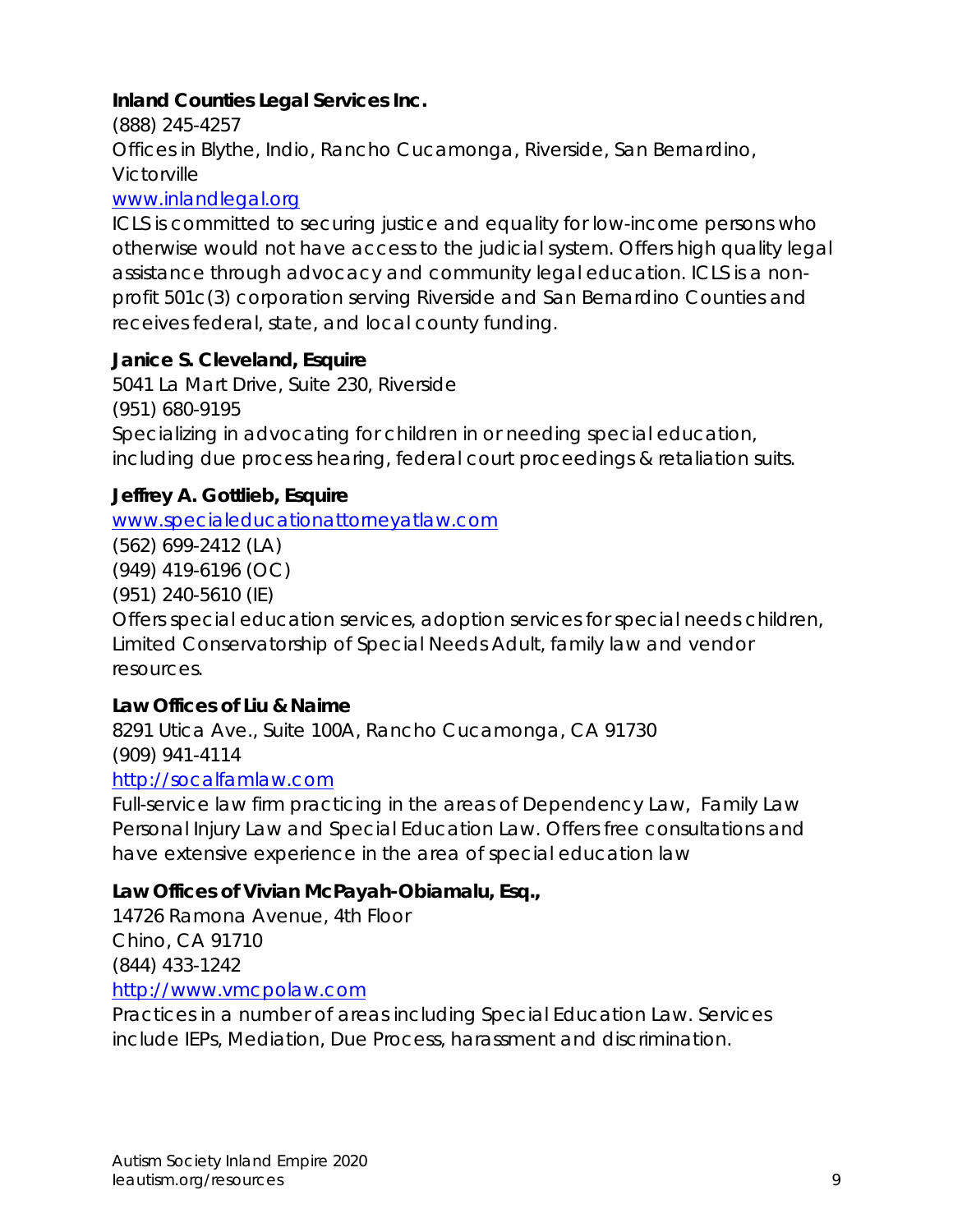#### **Office of Clients Rights Advocate (OCRA),** Inland Regional Center

3602 Inland Empire Blvd., Suite B-100 Ontario, CA 91764

(909) 383-1133

Free Service but may not take your case. For clients of Regional Center, the Clients Rights Advocate (CRA) may be able to help answer questions or refer you to another resource in administrative hearings in regards to schools, Social Security, Medi-Cal, neglect, rehabilitation, mental health, discrimination, Regional Centers, In-Home Services, private insurance, guardianship, abuse, day care, criminal matters, personal autonomy, and conservatorship and Alternatives.

#### **Peter Attwood - Special Education Advocate**

951-897-1721 [peter.attwood@hotmail.com](mailto:peter.attwood@hotmail.com)

**Rios Eubanks**

516 West Whittier Boulevard Montebello

323-530-0560

#### [www.rioseubanks.com](https://www.rioseubanks.com/)

Speaks Spanish and English. Can attend IEP and 504 meetings, advise you of your rights and how to enforce them, represent parents in administrative procedures, mediation and settlement negotiations, and due process hearings. and State and Federal level litigation. Also provides consultation and advocacy services for Regional Center issues such as understand what resources are available, and help you get what you need.

#### **Sandi Ames (advocate)**

parentscan@yahoo.com 951-351-6580

Parents CAN (Collaborate/Advocate/Navigate) is a special education advocacy program serving families who have children who require special education and disability services. Our focus is in assisting families to advocate for the services and supports necessary for their child to develop to their fullest potential. Workshops are also available for both parents and professionals on a wide-variety of topics, including Parents As Partners, the IEP process, and Legal Rights and Resources. Specialties: Trainer, IEP Consultation and Support, Resource Coordination, Parent Support.